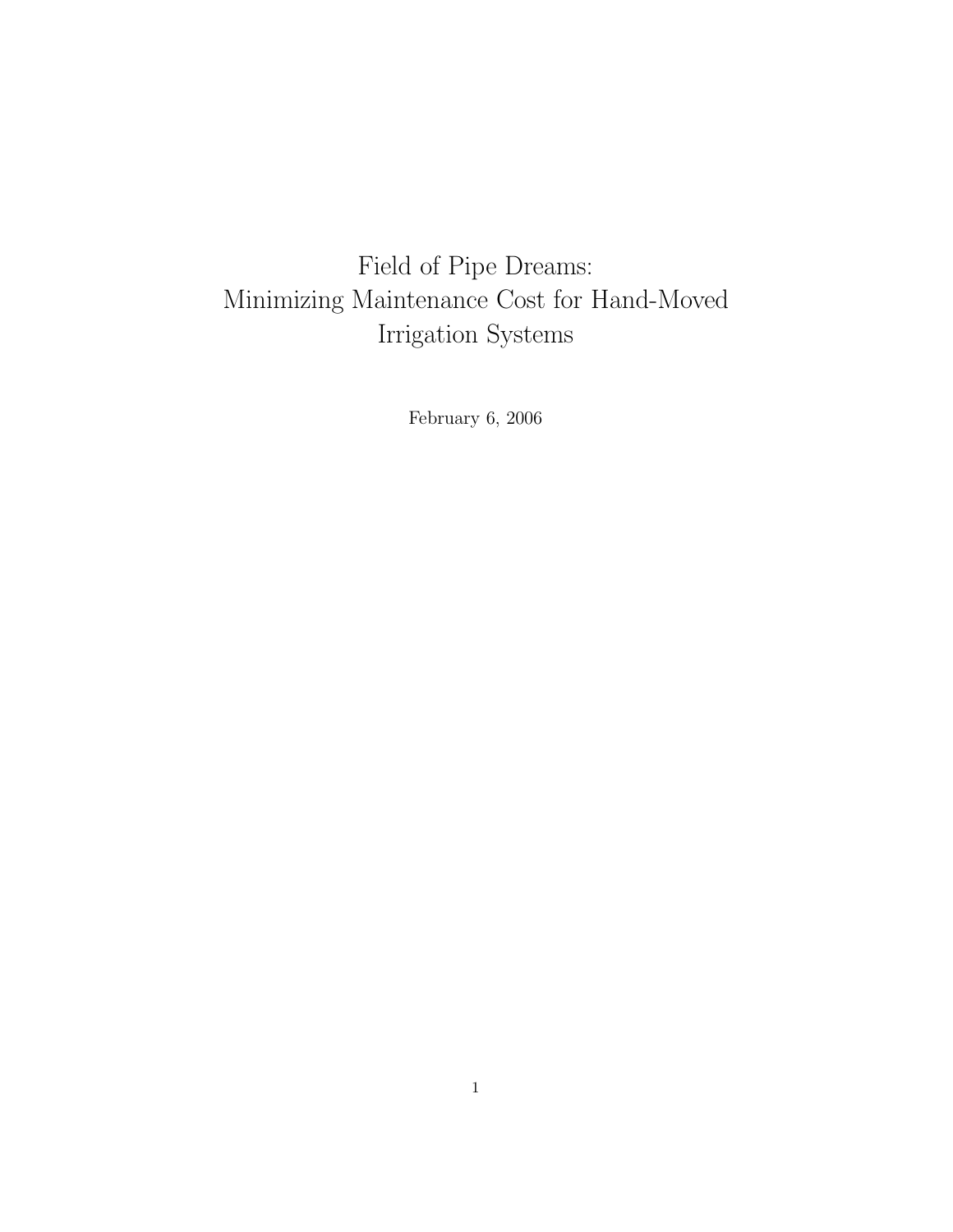Page 2 of 12 Control #23

## **Contents**

| 1 | Field and pipe set layout                                                                                                                     |                                         |
|---|-----------------------------------------------------------------------------------------------------------------------------------------------|-----------------------------------------|
| 2 | Pressure loss<br>2.1<br>2.2                                                                                                                   | $\boldsymbol{4}$<br>$\overline{4}$<br>5 |
| 3 | Velocity and volume of water ejected from nozzle                                                                                              | 5                                       |
| 4 | Sprinkler head model                                                                                                                          | 6                                       |
| 5 | <b>Optimal Covering</b><br>Discretization $\ldots \ldots \ldots \ldots \ldots \ldots \ldots \ldots \ldots \ldots$<br>5.1<br>5.2<br>5.3<br>5.4 | 7<br>7<br>9<br>9<br>9                   |
| 6 | Results                                                                                                                                       | 10                                      |
|   | Conclusion                                                                                                                                    | 11                                      |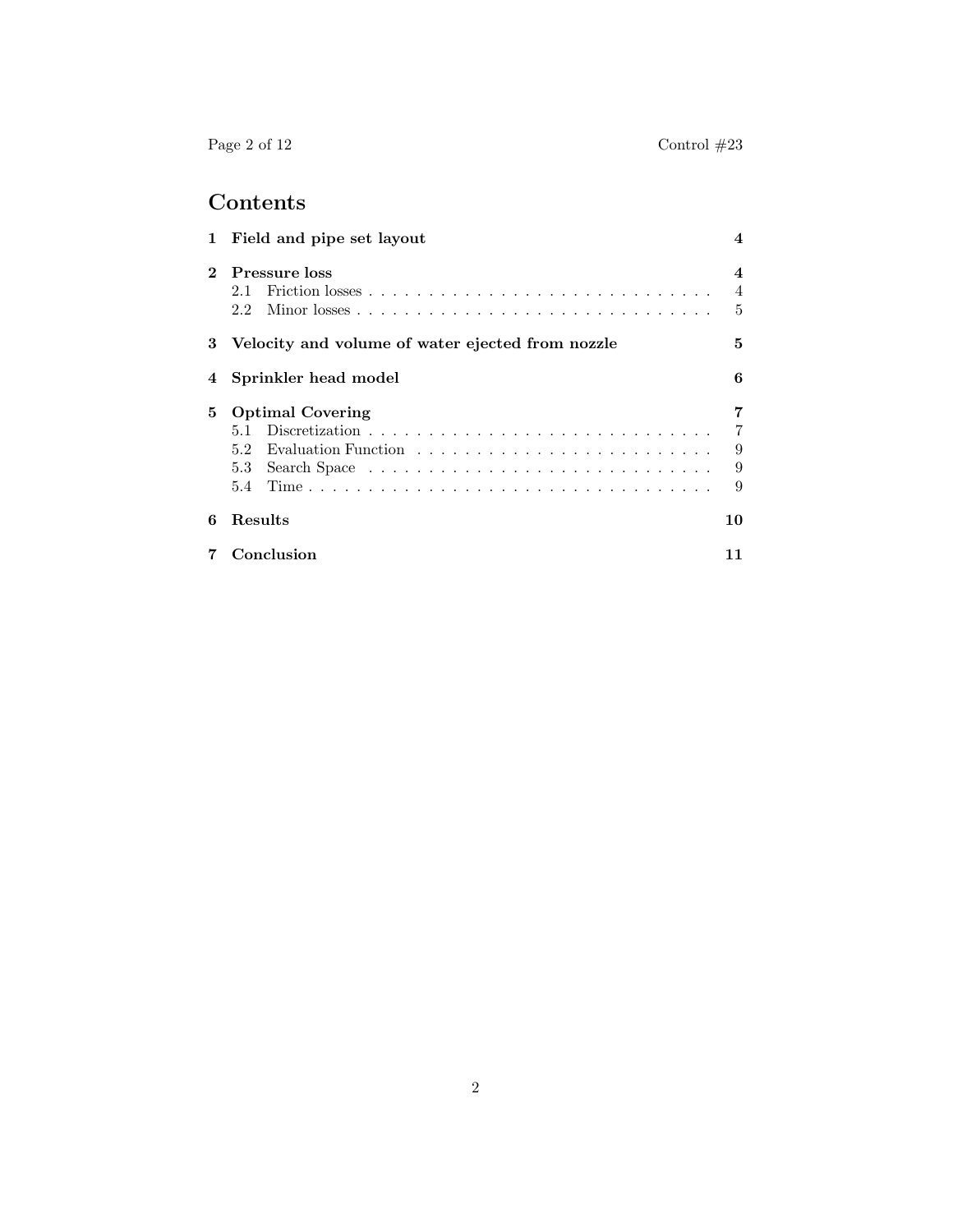The "hand-move" irrigation system is widely used on small fields due to its versatility and mobility. The primary defect of the system is the large maintenance time it requires. When designing such a system, therefore, the primary objective is to minimize the required maintenance time without sacrificing water distribution uniformity. In this particular problem, we are asked to minimize the maintenance time of a hand-move irrigation system under the following constraints:

- No part of the field should receive more than 0.75 cm of water,
- Each part of the field should receive at least 2 cm of water every 4 days, and
- The water should be applied 'as uniformly as possible'.

There are two ambiguities in these requirements; namely, the definition of maintenance time and the vague distribution uniformity requirement. We define 'maintenance time' provisionally to be the number of 20-meter pipes that must be moved per unit time. We will discuss balancing water uniformity and ease of maintenance later.

We took the following steps in solving this problem:

- We first calculated the pressure loss in the pipes due to friction, and concluded that the small flow (and hence small velocity in the pipes) renders this effect insignificant.
- We calculated the velocity of water ejected from a single sprinkler, used this to calculate the flow in the sprinkler.
- We next modeled a sprinkler head as a large collection of water droplets ejected from a common point, with varying velocities and radii. This information was used to determine the radial distribution of water ejected from a sprinkler head.
- Finally, we used the radial distributions we calculated as input in an algorithm designed to find the most efficient method of setting up and scheduling the irrigation system.

We begin by developing a physical model of the components of our irrigation system. To do this, we must model the following:

- The pressure loss along the pipe set, and
- the radial distribution of water ejected by the sprinkler.

With this information we can use an algorithm described later to determine the minimum maintenance time configuration.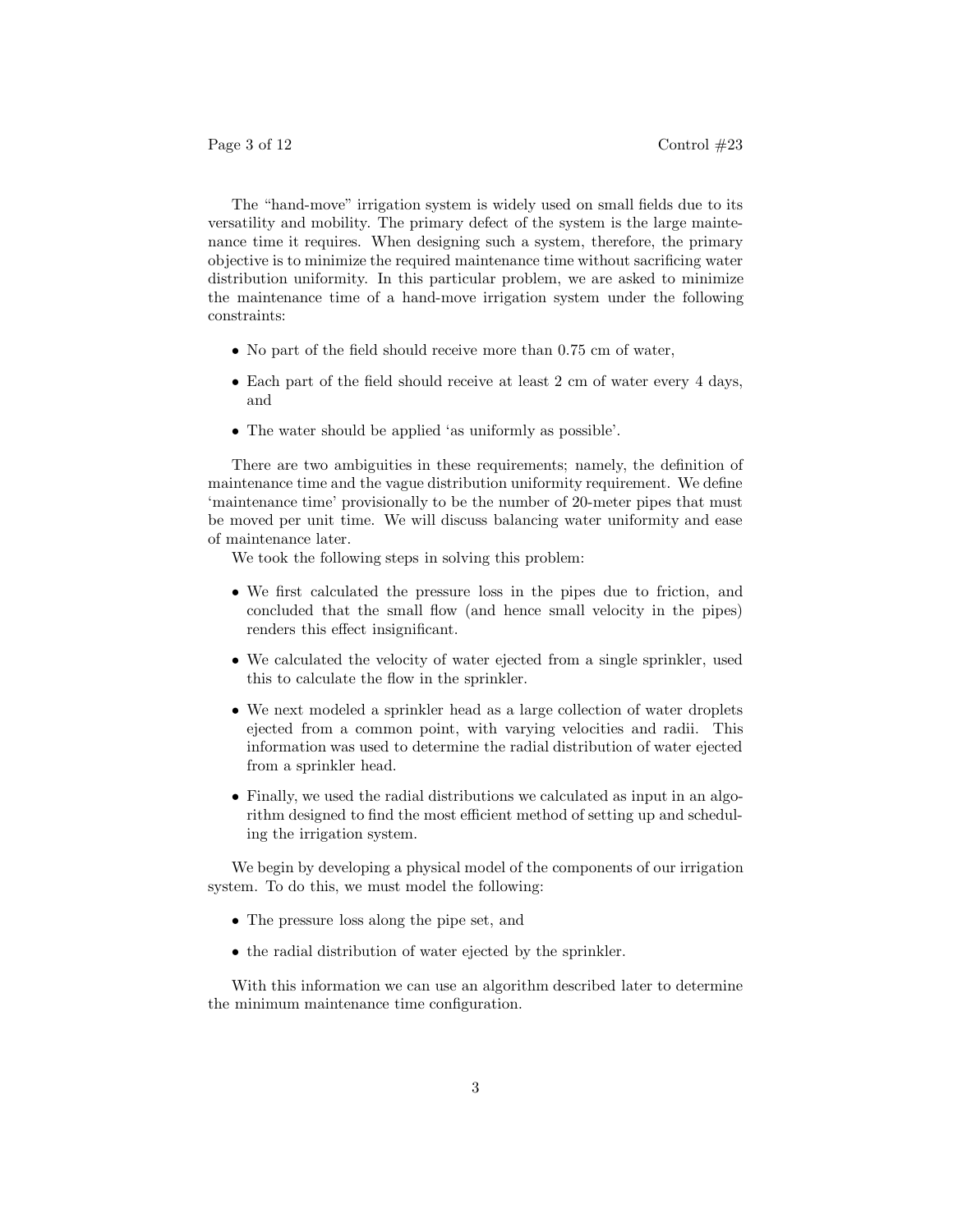### **1 Field and pipe set layout**

The length of our pipe set is the first parameter we must choose. The primary lengths available are 20, 40, and 80 meters (noting that the length must be an integral multiple of 20). Each length comes with its own advantages and disadvantages; for example, the 20 meter long pipe is easy to move, but requires a lot of movements. We assume that the pipes can be detached and moved as individual segments, and that the detachment time is insignificant compared to the overall time required to move the pipes. Then the total time required to move the pipe set is proportional to the number of pipes; i.e.,  $T_m(l)$  = *Cl*. Because the number of times we need to move the pipe set is inversely proportional to the number of pipes  $(N_m(l) = Kl^{-1})$ , the total move time should be approximately the same for each pipe set length:

total move time = 
$$
(N_m)(T_m) = (Kl^{-1})(Cl) = CK
$$
 (1)

Thus the number of pipe moves per unit time is equal for each pipe set length. However, if one uses the 20-meter or 40-meter length pipe set, one must carry out these pipe moves in smaller bunches than with the 80-meter pipe set, causes additional time to be lost in returning to the field each time the pipes must be moved. Thus our goal of minimizing the total required maintenance time forces us to use the 80-meter pipe set. Then to supply water efficiently to our pipe set, we place the water source along a narrow edge of the field.

## **2 Pressure loss**

#### **2.1 Friction losses**

The first pressure loss term we consider is the friction loss. The quality of fluid flow is given by the Reynolds number:

$$
\mathbf{R} = \frac{ulp}{\mu} \tag{2}
$$

Where *u* is a characteristic fluid velocity, *l* is a characteristic length, and  $\mu$  is the viscosity of the fluid. Here our fluid flow ranges from 20 L/min to 150 L/min, as we will see later. We choose as a characteristic fluid flow  $100 L/min$ , which gives a characteristic velocity of

$$
u = \frac{\text{Flow}}{\text{Area}} = \frac{.10/60 \text{ m}^3/\text{s}}{\pi (.05)^2 \text{ m}^2} = 0.212 \text{ m/s}
$$
 (3)

The characteristic length is given by the diameter of the pipe, 0.1 m. Thus

$$
\mathbf{R} = \frac{(.212 \text{ m/s})(.1 \text{ m})(1000 \text{ kg/m}^3)}{(.00089 \text{ kg/m s})} = 23820 \gg 2000 \tag{4}
$$

Thus we may assume that our fluid flow is always turbulent.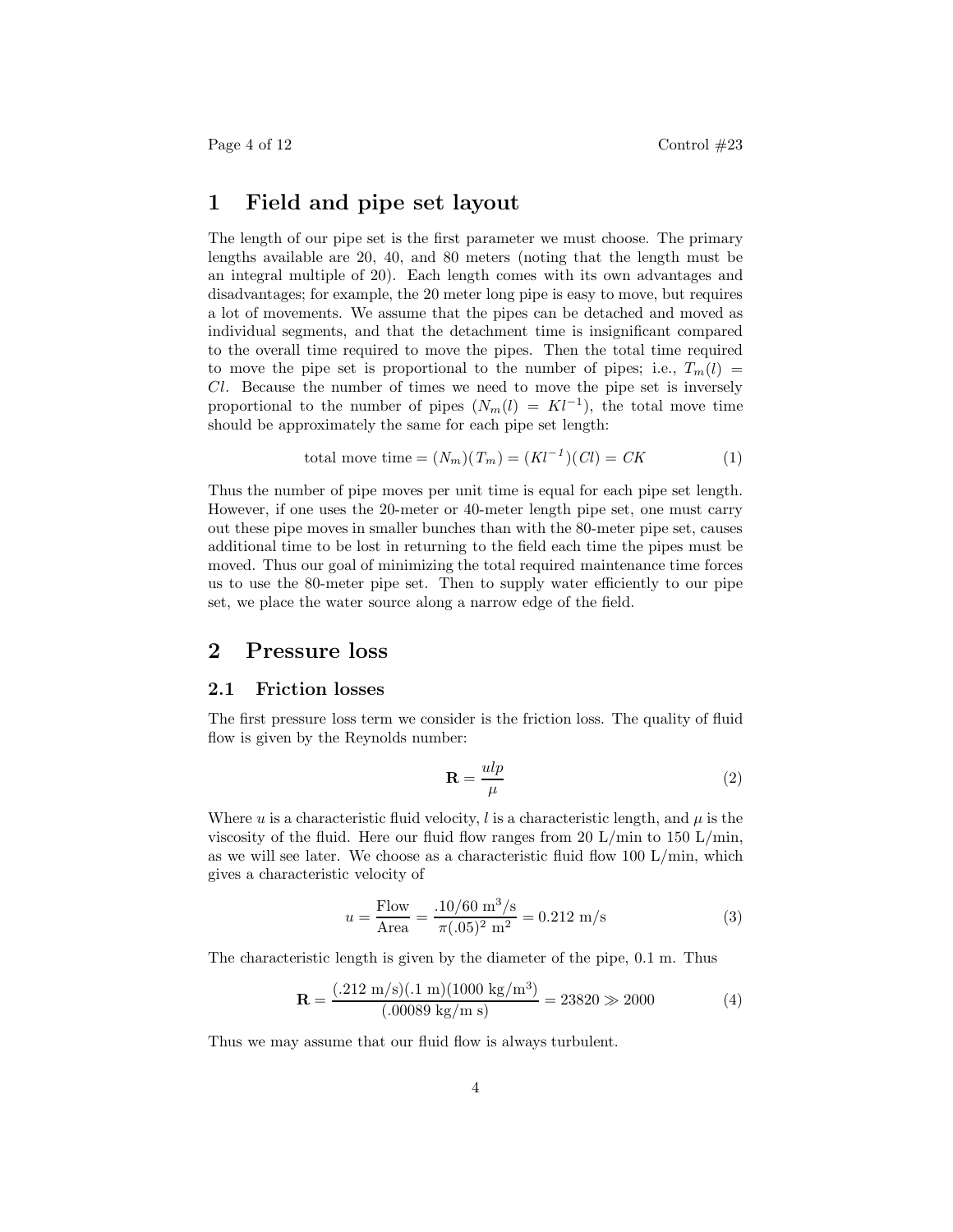Page 5 of 12 Control  $\#23$ 

The head loss due to friction is approximated well [1] by the Darcy-Weisbach equation

$$
h_f/L = \frac{f}{D} \frac{v^2}{2g} \tag{5}
$$

where  $h_f/L$  is the head loss per unit length, f is the friction factor, D is the pipe diameter, and *v* is the fluid velocity. The friction factor depends on the Reynolds number and the absolute roughness, which for aluminum [2] is 1.5 microns. Using the Moody chart on p. 293 of  $[1]$ , we see that the f is approximately 0.015. Thus

$$
h_f/L = \frac{0.015}{0.1} \frac{(.212)^2}{2(9.81)} = 3.44 \times 10^{-4}
$$
 (6)

The maximum possible length of pipe we will consider is 80 m, and thus the maximum head loss due to friction is 0.0275 m. This head loss manifests itself entirely as a loss in pressure along the pipe by the equation of continuity. Thus our head loss results in a pressure drop of

$$
\Delta p = h_f \rho g = (0.0275)(1000)(9.81) = 270 \text{ Pa.}
$$
\n(7)

We see that frictional losses are not important, and may be ignored.

#### **2.2 Minor losses**

The other pressure loss term we must calculate is the pressure drop due to minor losses. These arise from the intersections of the sprinkler heads with the main tube. We will consider this intersection as a tee-junction, and calculate the head loss for the in-line flow of the tee-junction. According to [1], this is given by

$$
h_t = 0.5 \frac{v_f^2}{2g} = \frac{1}{4} \frac{(.212)^2}{9.81} = 0.0011 \text{ m}
$$
 (8)

Because the initial head is  $P_i/\rho g = 42.81$  m, we see that the minor losses are also insignificant and may be ignored.

We conclude that there is very little pressure loss across the main pipe, and that we may take the pressure to be uniform throughout the system.

## **3 Velocity and volume of water ejected from nozzle**

The previous calculation showed that the pressure is essentially uniform throughout the pipe system. Thus we conclude that the volume and velocity of water ejected from each sprinkler is the same as from the others. We must next determine the ejection velocity and flow.

We begin by modeling the sprinkler adjoined to the main pipe as a teejunction. According to [1], the head loss for fluid entering a tee-junction is given by

$$
h_t = 1.8 \frac{v_E^2}{2g} \tag{9}
$$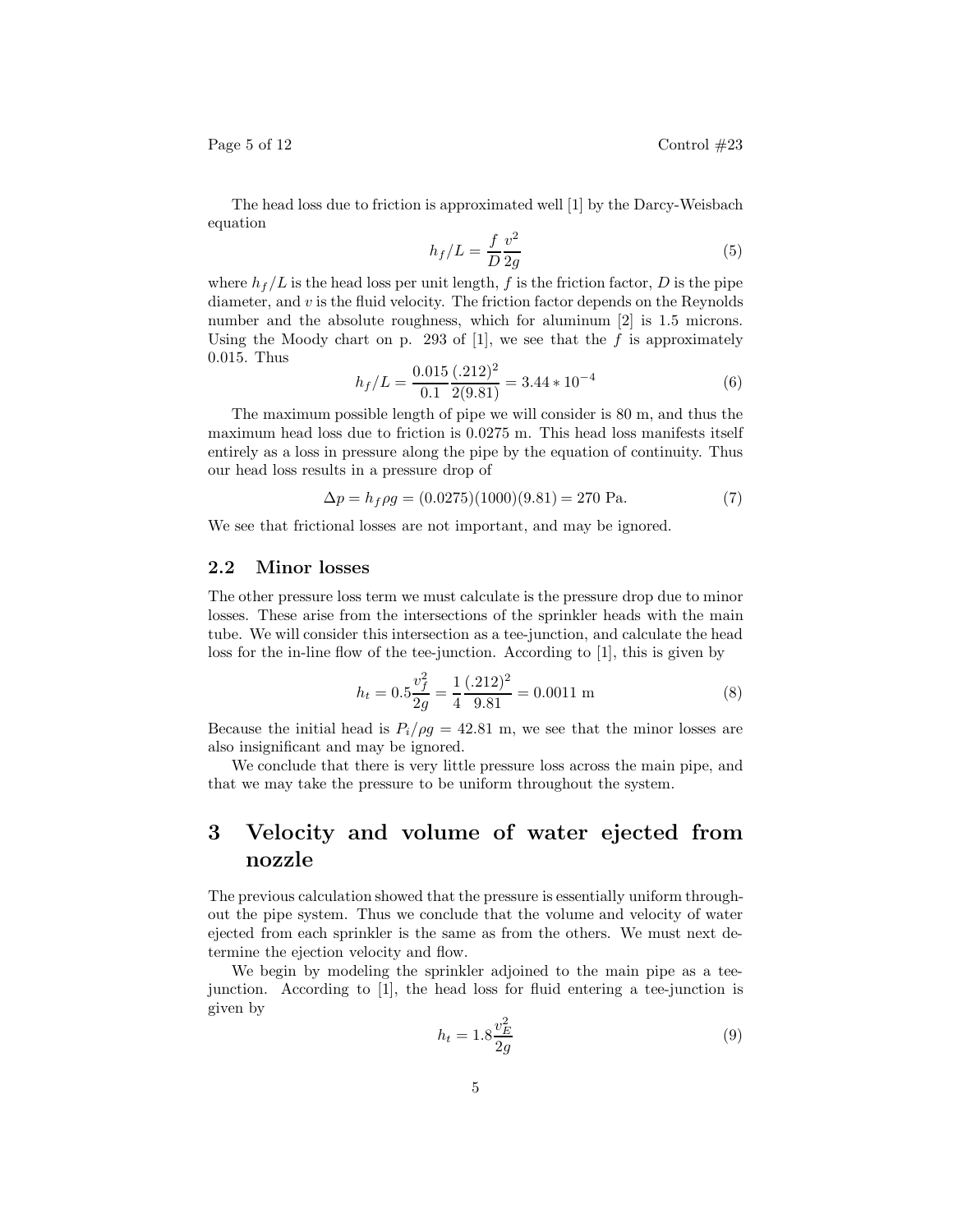Where  $v<sub>E</sub>$  is the velocity of the ejected water. Because the water in the main pipe is moving at such a slow speed  $(0.212 \text{ m/s})$ , we may assume that essentially all of the energy in the main pipe is stored in potential energy (i.e., pressure). Thus  $h_f = \Delta P = P_i - P_f$ . If we assume that all of the pressure is converted into kinetic energy at the sprinkler head, we have  $P_f = \frac{1}{2}\rho v_E^2$ . Plugging this into our equation above, we have

$$
0.9v_E^2 = \frac{P_i}{\rho} - \frac{v_E^2}{2}
$$
\n<sup>(10)</sup>

$$
1.4v_E^2 = \frac{P_i}{\rho} \tag{11}
$$

$$
v_E = \left(\frac{P_i}{1.4\rho}\right)^{1/2} = 17.32 \text{ m/s} \tag{12}
$$

We then use this to calculate the flow in the sprinkler. Whenever fluid flows through an orifice, the streamlines contract into an area smaller than that of the orifice [1]. Thus the effect radius of the orifice is reduced, by a factor known as the discharge coefficient. In lieu of experiment data,  $C_d$  is generally taken to be 0.62. Then we can calculate the flow through one sprinkler easily:

$$
F = vA = (17.32)(\pi * (.003 * .62)^{2}) = 1.88 * 10^{-4} \text{ m}^{3}/\text{s} = 11.3 \text{ L/min} \quad (13)
$$

## **4 Sprinkler head model**

We next modeled the behavior of a single sprinkler. To do this we considered the sprinkler to be a point source at the origin ejecting water droplets uniformly in all directions. As discussed in [2], a typical rotary sprinkler can be considered to be ejecting two primary populations of water droplets: one small (0.5-1 mm) and one large (2-3 mm). These model the inner spray that flows from the left nozzle and the longer-range right nozzle respectively.

With the acknowledgment that many of the parameters are actually functions of the sprinkler design we used the following parameters:

• Initial distribution of radii: According to [3], a reasonable approximation to the distribution of radii of water droplets ejected from a sprinkler is

$$
V(D) = \frac{3}{D_0} \left(\frac{D}{D_0}\right)^5 e^{(D/D_0)^3}
$$
\n(14)

where  $D_0$  is the average diameter. The average water droplet diameter [4] for a typical sprinkler is 1.9 mm.

• Initial velocity distribution: We assume that for each nozzle the velocity distribution of the volume is roughly Gaussian, and several different standard deviations were used. Eventually a standard deviation of  $5 \text{ m/s}$  was chosen for the right nozzle as it provided a very uniform spray pattern.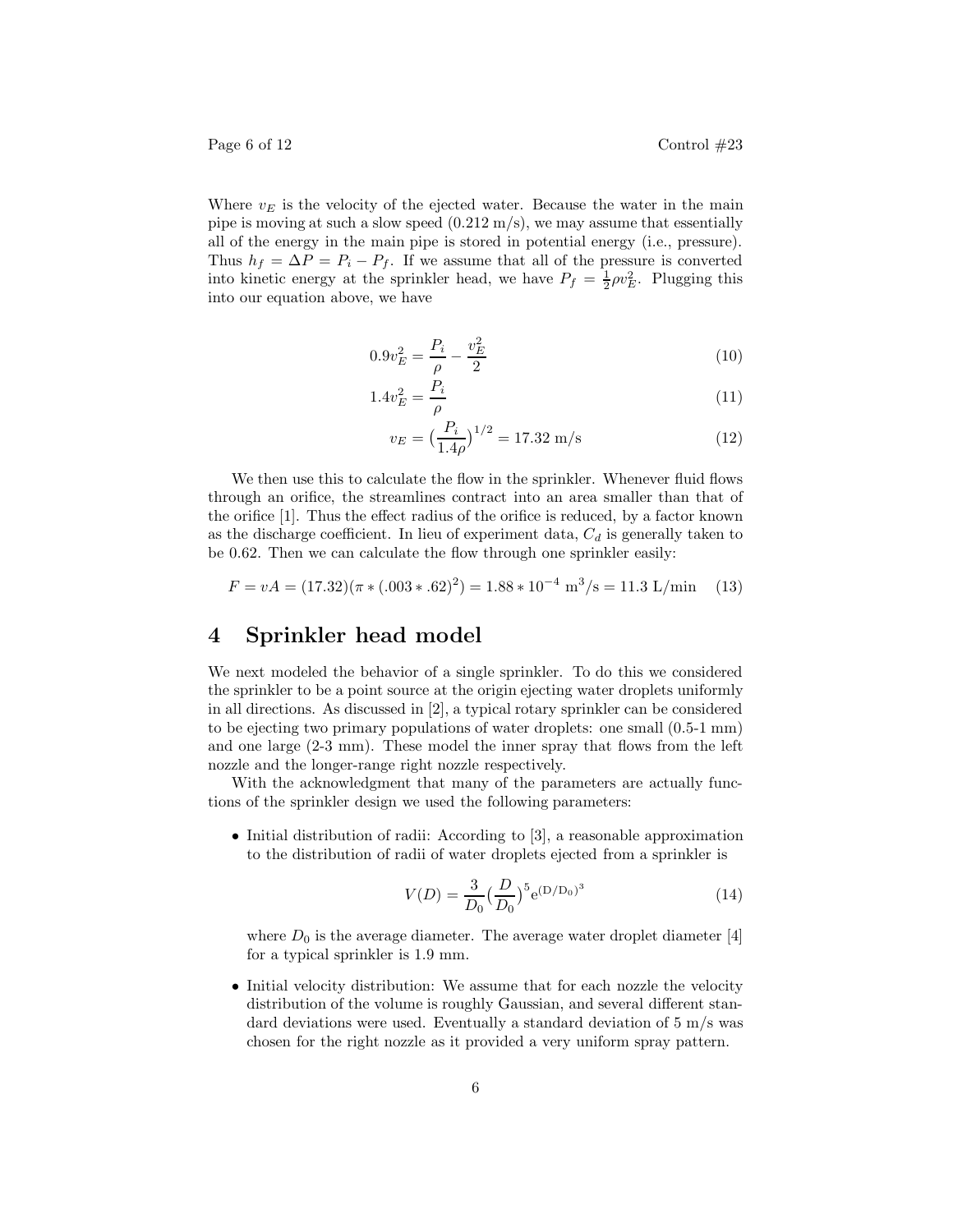Page 7 of 12 Control  $\#23$ 

• Initial angle distribution: The typical rotary sprinkler angle [2] is 30 degrees, small deviations from this were considered but not included in the final model.

The external forces acting on these water droplets during their flight are gravity and air resistance, where the force due to air resistance is:

$$
F_f = C_f \rho A v^2,\tag{15}
$$

and  $C_f$  is the coefficient of friction, which can be approximated [7] by

$$
C_f = \frac{24}{\mathbf{R}} + \frac{6}{1 + \sqrt{\mathbf{R}}} + 0.4.
$$
 (16)

This then gives us the following equation:

$$
\frac{d(\vec{v})}{dt} = -g - F_f/m\tag{17}
$$

where m is the mass of the water droplet. We then numerically integrated this equation using the weighted velocities and droplet sizes to find the resulting volume of water a point receives as a function of radial distance.

This gave us the water distribution for sprinklers at ground level and elevated 1 meter above the ground under various wind strengths as seen in figures (4.1) and (4.1). As expected, the greater wind strengths stretch the sprinkler distributions and increase the water density for the distribution facing into the wind.

Figure (4.3) [6] displays the water distribution for a sprinkler elevated by 1*.*7 meters. Notice that this distribution is two peaked, a feature that can be captured by our model with appropriate choice of parameters. We ran our complete algorithm using both the distributions from our own model and the distribution in figure (4.3).

## **5 Optimal Covering**

Armed with the water distributions for our sprinklers we proceed to find the arrangement of sprinklers that most uniformly covers the field using two 80m pipes. With this assumption and some simplifying heuristics this problem was solved by enumeration of configurations.

#### **5.1 Discretization**

In order to make an enumeration based approach possible the field needed to be discretized. For this, the field was broken up into 80x30 one meter squares. A sprinkler was then represented by a grid, with each square meter grid cell having data about how many centimeters of water would be distributed in that cell over 1 hour.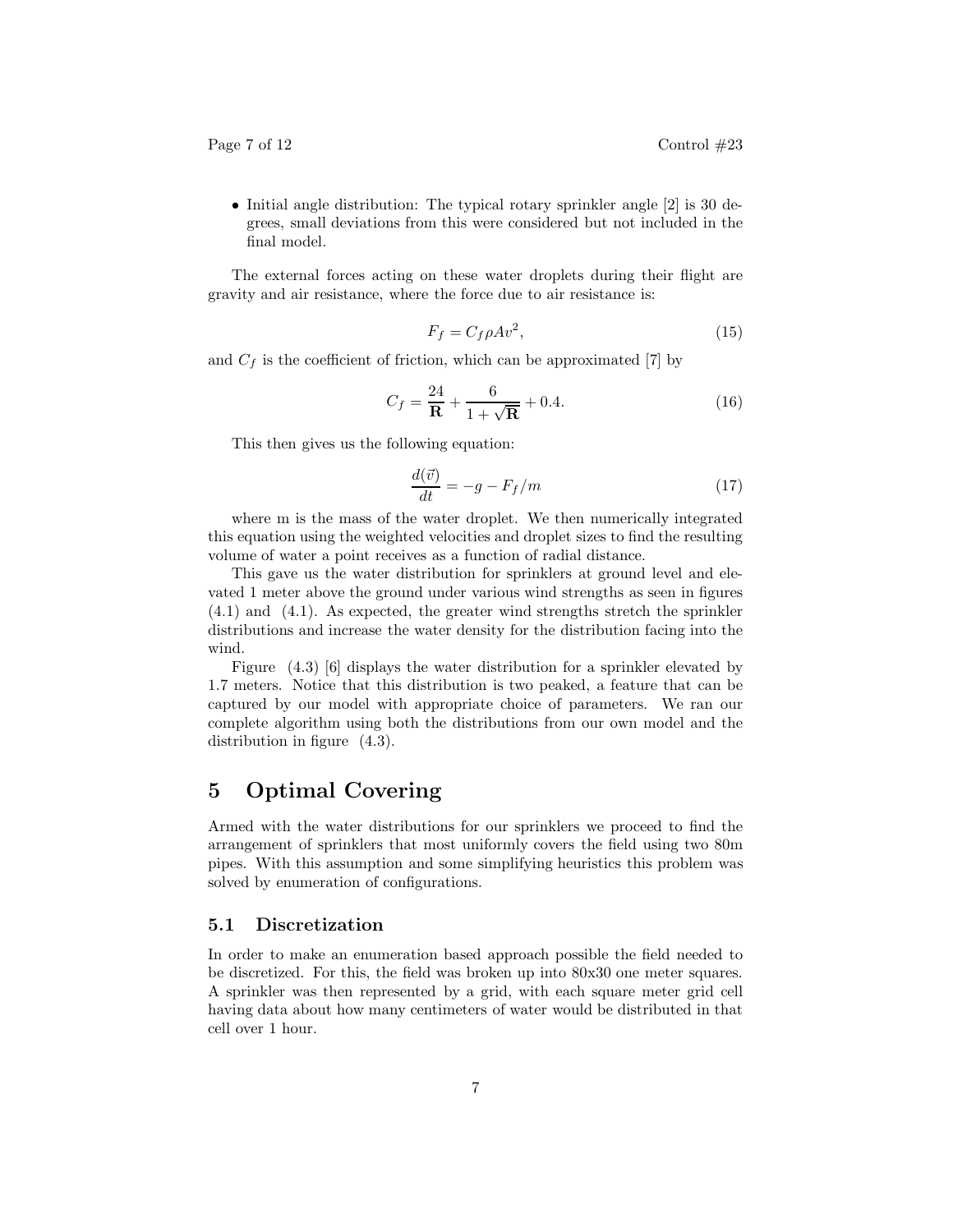

Figure 4.1: the sprinkler distributions for our sprinkler at ground level in winds up to 8 m/s where spatial units are in meters and waterfall is in cm/hour. This sprinkler setup was chosen for it's uniformity around the head.



Figure 4.2: the sprinkler distributions for our sprinkler elevated by one meter in winds up to 8 m/s where spatial units are in meters and waterfall is in cm/hour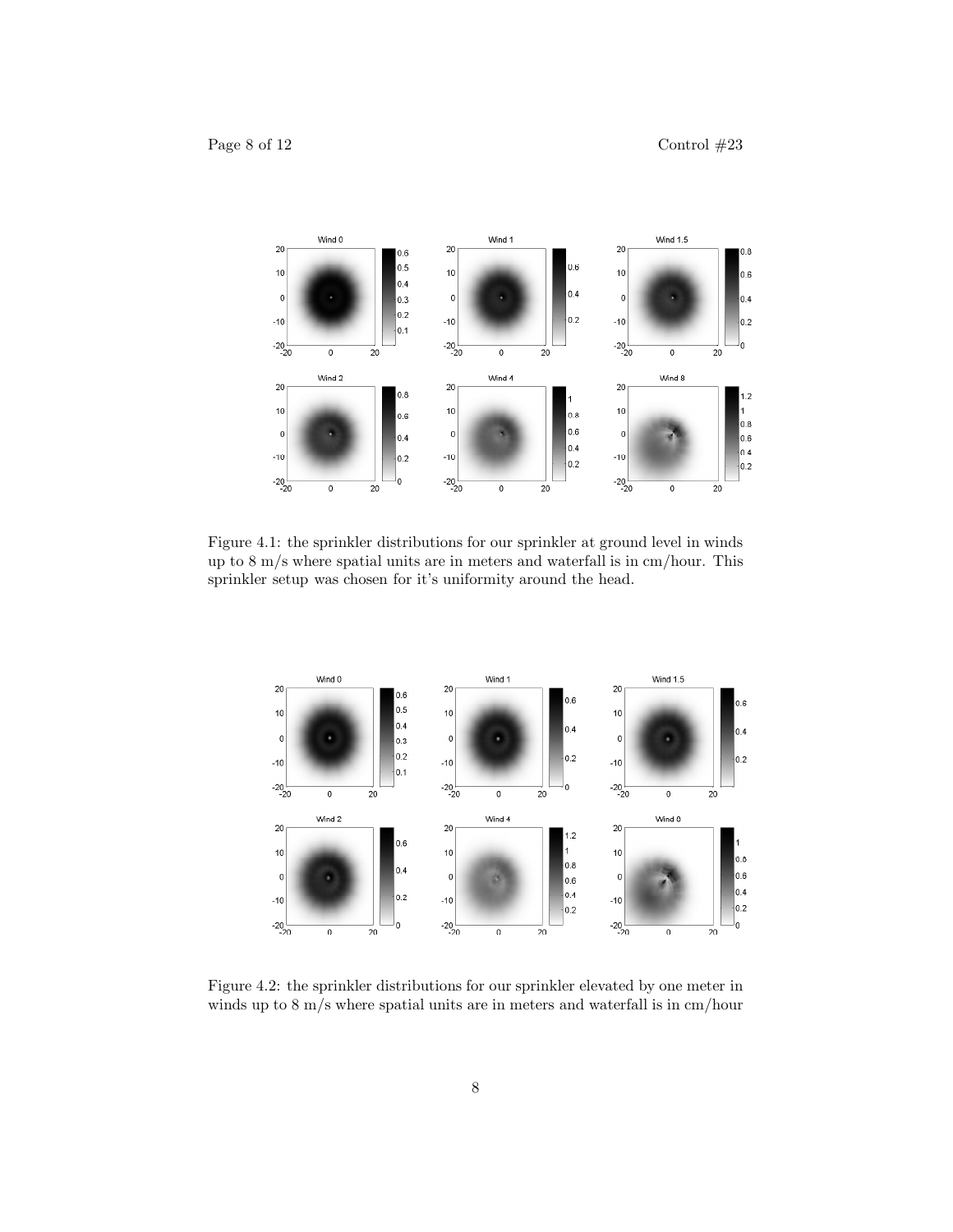

Figure 4.3: the sprinkler distribution found in [6] where pressure is 350kPa, the height is 1.7m and the orifice is approximately 4.5 mm. While unlike the figures (4.1) and (4.1) this distribution is two peaked and was initially avoided because of its uniformity.

#### **5.2 Evaluation Function**

The most natural way to express uniformity of water distribution is to simply consider statistical variance, and thus the lower the variance the better a field rank. This however gives a perfect rating to the setup of no sprinklers anywhere, and thus a cost had to be added in for leaving land unwatered. With our space *F* broken up into 1 meter squares the cost function for the field was

$$
Cost[F] = #SquaresWithout Water in F + Variance[F] \tag{18}
$$

#### **5.3 Search Space**

It was assumed that in order to minimize the time necessary to maintain the sprinkler system, the best setup would be to arrange 4 pipes into 1 80 meter long pipe set (See Field Layout section). For the first stage of watering, this 80 meter pipe would be placed 10 meters from the edge of the field running lengthwise. For the next stage of the watering the pipe is moved over 10 meters towards the other side of the field. During this movement the pipe is broken up into 20 meter segments as to make it possible for 1 rancher to lift it easily without damaging the pipe. As the pipe is being disassembled, it is worthwhile to consider permutations the four pipe segments on the other side, as well as the option of flipping the pipe segment around. To narrow the search space, there were 10 different sprinkler segments considered for each 20 meter pipe segment, which are shown in  $(5.1)$ .

#### **5.4 Time**

The bulk of the search time is spent evaluating the cost function for different sprinkler configurations. With 10 different options for each of the 4 pipe segments there are  $10<sup>4</sup>$  possibilities for a pipe set's initial setup. Each one of those, depending on the number of unique pipes chosen, will have a certain number of permutations.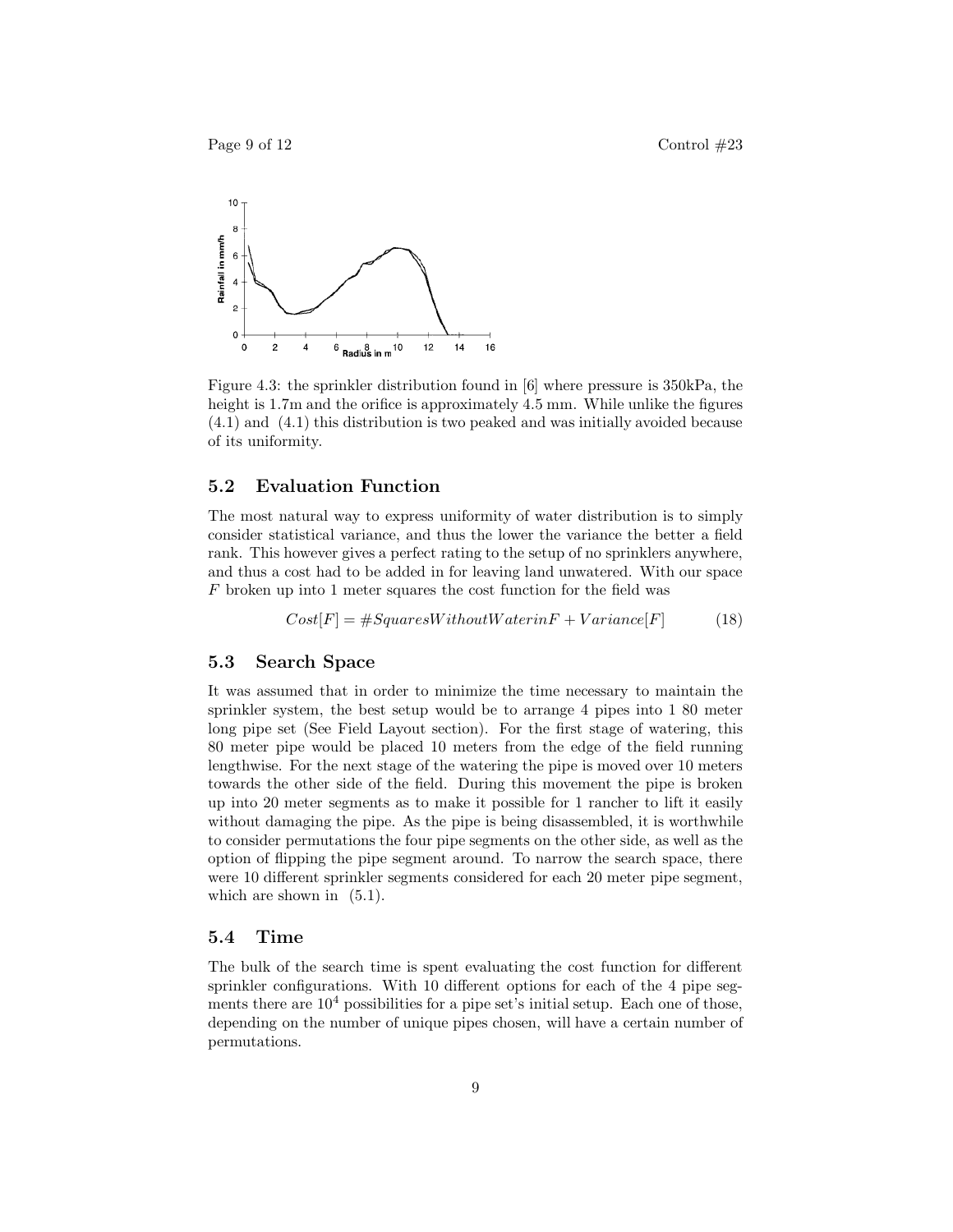Page 10 of 12 Control  $\#23$ 

Figure 5.1: the ten pipe configurations considered when optimizing the uniform spray

| Number Of Permutations |                       |  |  |
|------------------------|-----------------------|--|--|
| Number Of              | Number Of Setups with |  |  |
| Permutations, $x$      | $x$ Permutations      |  |  |
|                        |                       |  |  |
|                        | 360                   |  |  |
| 6                      | 270                   |  |  |
| 12                     | 4320                  |  |  |
| 24                     | 5040                  |  |  |
|                        |                       |  |  |

Thus, there are

$$
1 * 9 + 4 * 360 + 6 * 270 + 12 * 4320 + 24 * 5040 = 175869
$$
 (19)

different permutations. The possibility of flipping pipes within a permutation adds another 2<sup>4</sup> options for each permutation, giving a total of 2813914 different cases to check. The evaluation function takes about .005 seconds to run, and generating a configuration takes about .001 seconds (with some pre-computation of sub-pieces), thus the algorithm takes about 4 hours of computation time per run. Run in parallel on 30 processors, this was an acceptable running time.

### **6 Results**

Figure (6.1) displays the pipe that was found to water the field more uniformly with one moving than any other pipe. Since no pipe layout configuration without a moving could water every part of the field, this pipe configuration was the most efficient in terms of watering the entire field and minimizing the necessary maintenance time. Not only was this pipe found to be the best possible configuration for our first sprinkler at ground level, figure (4.1), but also for our sprinkler at height one meter, figure  $(4.2)$  and the sprinkler in figure  $(6.1)$ 



Figure 6.1: Under two placements this pipe was found to adequately water the entire field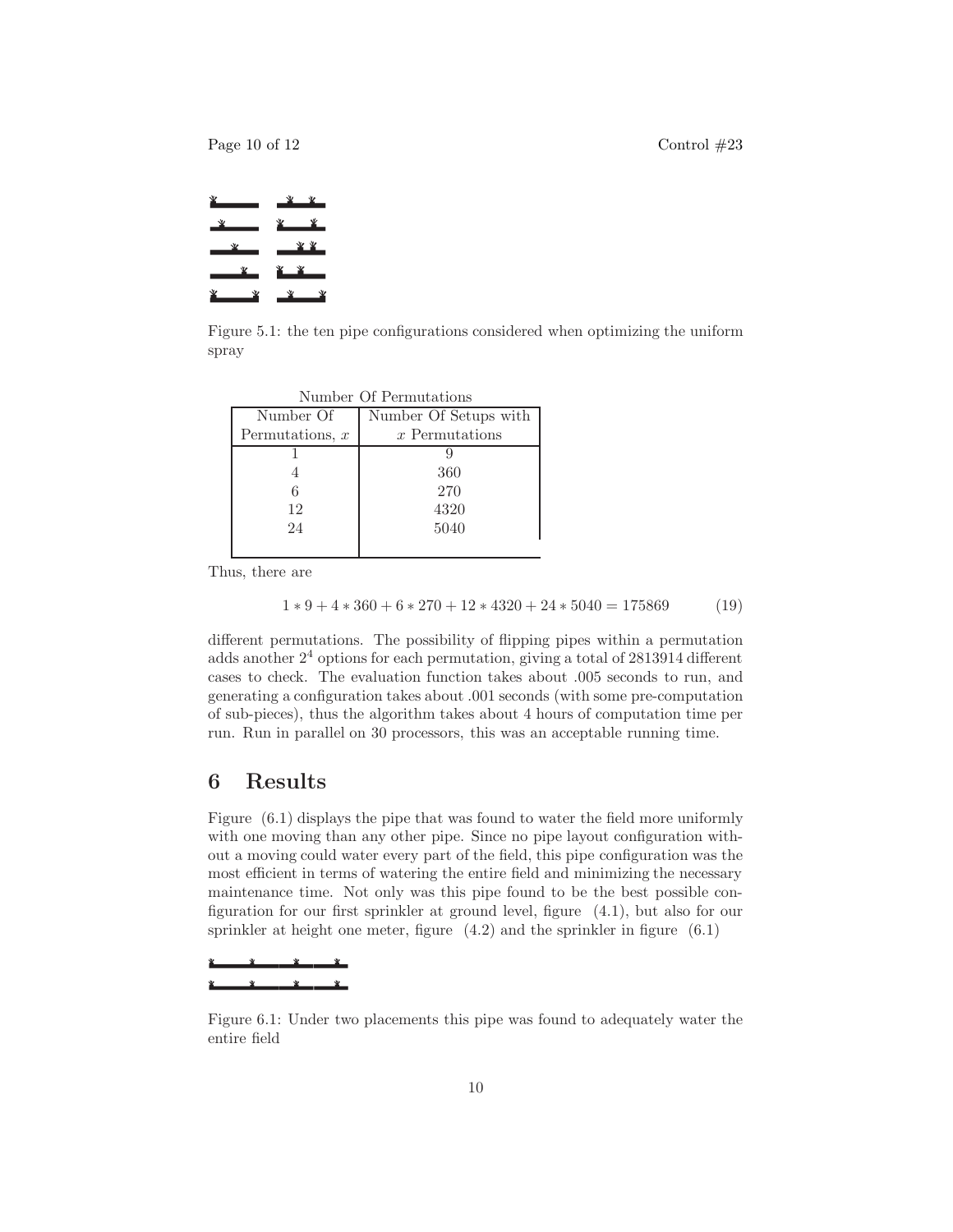Page 11 of 12 Control  $\#23$ 

With that optimal arrangement of pipes, the distance between pipes was then varied to further decrease the variance in watering amounts. The best arrangement is having the pipe set 5 meters from each side of the field in succession. The below figure displays the distribution of water resulting from that arrangement.



Figure 6.2: This shows the distribution of water from the two pipes when both have been on for equal amounts of time. The left side is an un-watered field given for comparison

With that distribution the most water received by any one area of the field is .6 centimeters per hour, while the minimum is .168 centimeters per hour. This allows the Rancher to leave the sprinkler on continuously and not exceed the maximum hourly flow rate. To achieve the minimum flow rate over a span of four days we must leave the sprinkler on for at least 12 hours on each side. This was calculated by noting that the minimum occured on an area that can only be wetted when the sprinkler is on one side of the field. Thus the sprinkler must be active on that side of the field at least  $2/.168 \approx 12$  hours. Thus the optimal watering schedule would be to turn the sprinkler on in the evening, turn it off 12 hours later, wait a day, and then shift the sprinkler to the other side of the field and repeat. Doing this overnight is also optimal for dealing with evaporation[2].

## **7 Conclusion**

Based on the short time required to upkeep hand-moved irrigation it presents a viable alternative to higher capital irrigation systems. This, when taken in conjunction with the versatility and mobility of hand-moved systems makes it the ideal solution for irrigating small to medium size fields with low initial capital. However, in terms of long-term investment the labor cost of a handmoved irrigation system should be weighed against the initial saving associated with the hand-moved system.